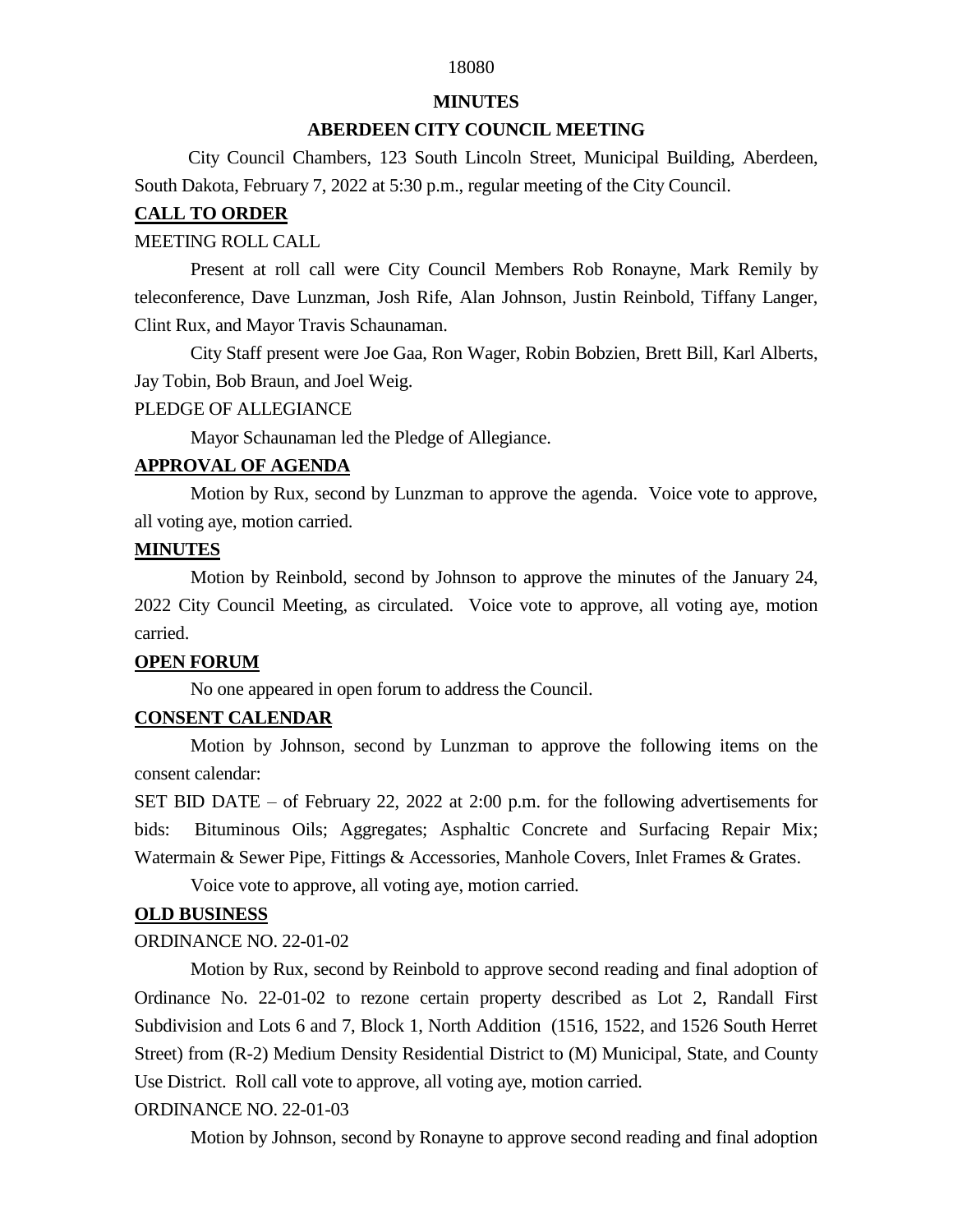of Ordinance No. 22-01-03 to rezone certain property described as Lots 1 – 2 and the North 3' of Lot 3, Subdivision of the North 421.7' of Block 9, Simmon's First Addition (1217 and 1219 South Lincoln Street) from (R-2) Medium Density Residential District to (M) Municipal, State, and County Use District. Roll call vote to approve, all voting aye, motion carried.

#### ORDINANCE NO. 22-01-04

Motion by Rux, second by Rife to approve second reading and final adoption of Ordinance No. 22-01-04 to rezone certain property described as Lot 2, Johnson's Replat of Lots 5 – 6, Block 26, Thomas Addition and Lot 2, Johnson's First Replat of Johnson's Replat of Lots  $5 - 6$ , Block 26, Thomas Addition (215 and 219 Twelfth Avenue, SE) from (C-1) Neighborhood Commercial District/(R-4) Special Density Residential District to (M) Municipal, State, and County Use District. Roll call vote to approve, all voting aye, motion carried.

#### ORDINANCE NO. 22-01-05

Motion by Reinbold, second by Rux to approve second reading and final adoption of Ordinance No. 22-01-05 to rezone certain property described as the Aberdeen Recreation Trail Addition (City Bike Trail between Third Avenue, NE and Twenty-Fourth Avenue, NE) from (R-2) Medium Density Residential District/(R-3) High Density Residential District/(R-5) Trailers, Trailer Parks and Planned Residential Area District/(C-2) Highway Commercial District/(A-2) Green Belt District to (M) Municipal, State, and County Use District and (A-2) Green Belt District. Roll call vote to approve, all voting aye, motion carried.

#### **NEW BUSINESS**

#### HEARING ON SPECIAL LIQUOR LICENSE FOR ACT2, INC.

Mayor Schaunaman opened a hearing on a request for a Special Five-Day Liquor License on February 9 – 13, 2022 for ACT2, Inc. dba Aberdeen Community Theatre, 415 South Main Street. No public comments were received so Mayor Schaunaman closed the hearing. Motion by Ronayne, second by Rux to approve the issuance of a Special Five-Day Liquor License on February 9 – 13, 2022 for ACT2, Inc., 415 South Main Street. Roll call vote to approve, all voting aye, motion carried.

#### PURCHASE COMPUTER DESKTOPS AND LAPTOPS FOR CITY DEPARTMENTS

City Finance Officer Karl Alberts requested approval to purchase computer desktops and laptops from Dell Technologies in the amount of \$38,247.00 for City Departments. Motion by Ronayne, second by Johnson to approve the purchase of computer desktops and laptops from Dell Technologies in the amount of \$38,247.00. Roll call vote to approve, all voting aye, motion carried.

# RECOMMENDATION ON BIDS FOR WATER TREATMENT CHEMICALS – CARBON

Water Treatment Superintendent Bob Braun requested approval to accept bids for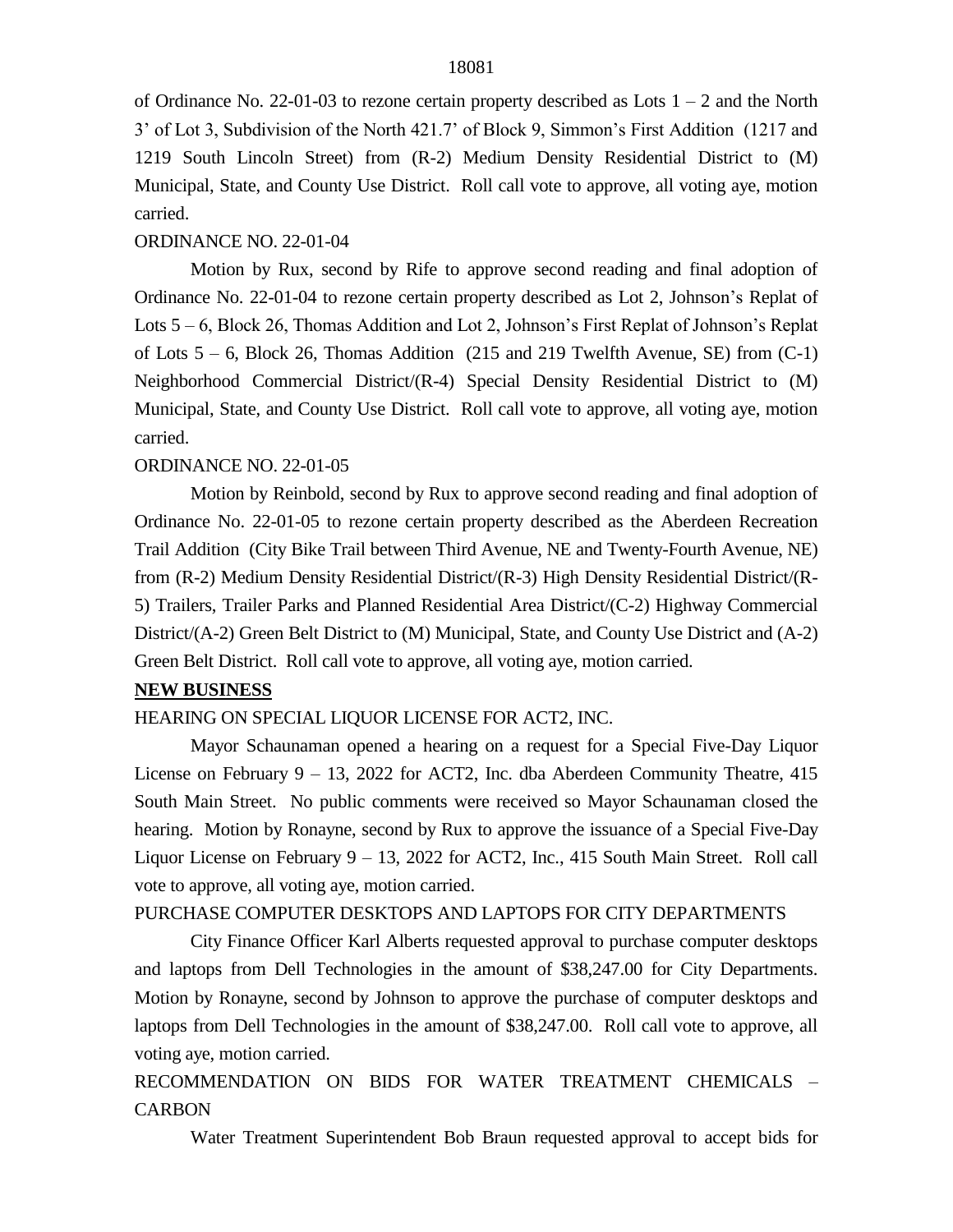Water Treatment Chemicals-Activated Carbon from Atlas Carbon, LLC for \$.7400 lb. and Donau Carbon US LLC for \$.9370 lb. Motion by Rife, second by Langer to accept the bids from Atlas Carbon, LLC and Donau Carbon US LLC for the Water Treatment Chemicals-Activated Carbon. Roll call vote to approve, all voting aye, motion carried.

#### RECOMMENDATION ON BIDS FOR FLEET VEHICLES FOR CITY DEPARTMENTS

City Manager Joe Gaa explained the bids received for fleet vehicles for City Departments and recommended accepting the bids and the purchase of one Ford Expedition, two Ford Explorers, one Ford Ranger, and one Ford F-250 pickup from Pierson Ford at a total price of \$186,711.00. Motion by Ronayne, second by Rux to accept the bids and the purchase of the five fleet vehicles from Pierson Ford at a total price of \$186,711.00. Roll call vote to approve, all voting aye, motion carried.

#### AGREEMENT WITH STRYKER FOR AMBULANCE EQUIPMENT REPLACEMENT

Fire Chief Joel Weig requested approval to enter into an agreement with Stryker Sales, LLC for a ten-year comprehensive replacement plan and rental of Ambulance Emergency Medical Service (EMS) equipment for an annual payment of \$90,130.00. Weig said that Stryker would replace all of the current Ambulance EMS equipment with the newest equipment available between years three and five. The City has the option of purchasing the equipment at the end of the ten-year agreement for \$1.00. Motion by Ronayne, second by Rux to enter into an agreement with Stryker for a ten-year comprehensive replacement plan and rental of Ambulance Emergency Medical Service (EMS) equipment for an annual payment of \$90,130.00. Roll call vote to approve, all voting aye, motion carried.

## AGREEMENT WITH HR GREEN FOR UPGRADES TO THE WATER TREATMENT PLANT GENERATOR

Water Treatment Superintendent Bob Braun requested approval to enter into an engineering services agreement with HR Green to design electrical system upgrades to the standby generator at the Water Treatment Plant at a cost of \$33,100.00. Motion by Johnson, second by Rux to enter into an agreement with HR Green to provide engineering services for improvements and repair of the standby generator at the Water Treatment Plant at a cost of \$33,100.00. Roll call vote to approve, all voting aye, motion carried.

# LICENSE TO PERMIT FENCE ENCROACHMENT ON RIGHT-OF-WAY ABUTTING 2<sup>ND</sup> STREET OVERPASS

City Attorney Ron Wager explained that the manager from Dakota Oil approached the City with a request for a license to encroach upon the right-of-way for the property used by Dakota Oil abutting the  $2<sup>nd</sup>$  Avenue Overpass. Wager said that fences would be constructed to limit access and reduce problems behind the properties and indicated that City staff supports this license encroachment request. Motion by Rux, second by Ronayne to approve the request by Real Estate Company 2, dba Dakota Oil, for a license for sections of fencing to encroach upon the right-of-way abutting Lot 1, Chow Mein Railroad Yard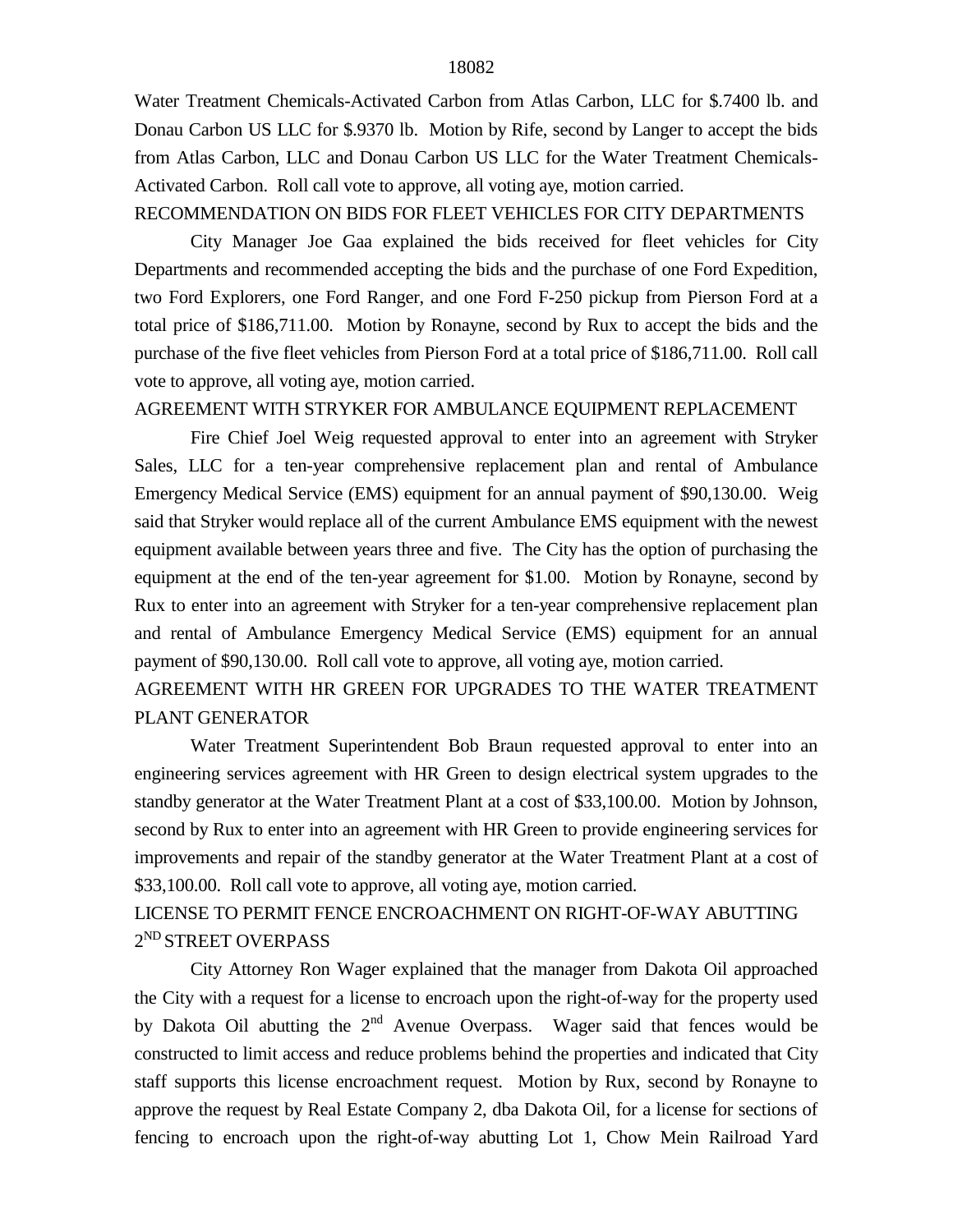Subdivision in Aberdeen, and the East 366 feet of Outlot 4, Howard & Hedger's Outlots, except Lot H-1, according to the plat thereof of record, Brown County, South Dakota, and to authorize the City Manager to execute the same. Roll call vote to approve, all voting aye, motion carried.

CHANGE ORDER AND PAYMENT FOR MELGAARD ROAD AND LAWSON STREET TRAFFIC SIGNALS PROJECT

City Engineer Robin Bobzien requested approval of Change Order #1 in the amount of \$11,050.05 and Payment Request #2 in the amount of \$143,277.89 to Ringgenberg Electric for work on the Melgaard Road and Lawson Street Traffic Signals Project. Motion by Rux, second by Langer to approve of Change Order #1 in the amount of \$11,050.05 and Payment #2 in the amount of \$143,277.89 to Ringgenberg Electric for work on the Traffic Signals Project. Roll call vote to approve, all voting aye, motion carried.

### **REVIEW AND APPROVAL OF CLAIMS AND PAYROLL**

Motion by Lunzman, second by Reinbold to approve payment of the bills listed for February 7, 2022 and payroll for the period from January 30, 2022 through February 12, 2022.

Bills having been audited by the Finance Officer and fully itemized and authorize the Mayor or City Manager to sign, and the Finance Officer to countersign, all warrants for payment of the following approved bills: US Bank Corp. Trust 17,334.95; US Bank 64,383.75; Northwestern Energy 150,000.00; Northern Electric 25,000.00; Ringgenberg Electric 143,277.89; Midwest Alarm Company 312.96; Chris Scott 38.00; Aberdeen Chamber of Commerce 20.00; Aberdeen School Dist. 384.48; Jones & Bartlett 664.91; MARCO Technologies LLC 732.17; RDO Equipment Co. 4,918.80; Brown County Treasurer 161.69; Dakota Doors Inc. 714.28; NDSU Soil Testing Lab 30.00; Dakota Electronics 269.00; Eddie's Northside Sinclair 6,686.25; Cole Papers Inc. 1,479.49; Jensen Rock & Sand Inc. 6,749.85; Graham Tire Co. 115.02; Direct Automation LLC 508.38; Auto Value Parts/Hedahls 596.45; CASH-WA Distributing 118.80; House of Glass 413.97; NTOA 9,698.00; Ken's Alignment Auto Service 176.55; Kesslers Inc. 39.96; Lawson Products Inc. 307.10; Steven Lust Automotive 437.22; MAC's Inc. 16.99; RDO Equipment 848.00; Sewer Duck Inc. 527.50; Clubhouse Hotel & Suites 634.56; Farnams Genuine Parts 361.19; Dakota Supply Group 2,785.65; GRAYMONT LLC 16,442.36; Midstates Group 462.00; Schwan Welding & Boiler 769.00; SHARE Corp. 2,585.27; Sherwin-Williams Co. 207.05; Crawford Trucks & Equipment 2,244.31; SD Dept. of Transportation 706.57; SD Federal Property Agency 749.00; SD Municipal League 180.00; Keith Sharisky 160.00; Town & Country Lumber Inc. 1,811.97; American Planning Assn. 837.00; Harms Oil Company 25,912.58; MacQueen Emergency Group 81.05; Harms Heating and Cooling Inc. 3,689.68; Dependable Sanitation 54.00; Harr Motors 1,466.25; USA Blue Book 5,025.08; Energy Lab Inc. 70.00; SD Dept. Health Lab 440.00; Pierson Ford-Lincoln-Mercury 170.35; Goodway Technologies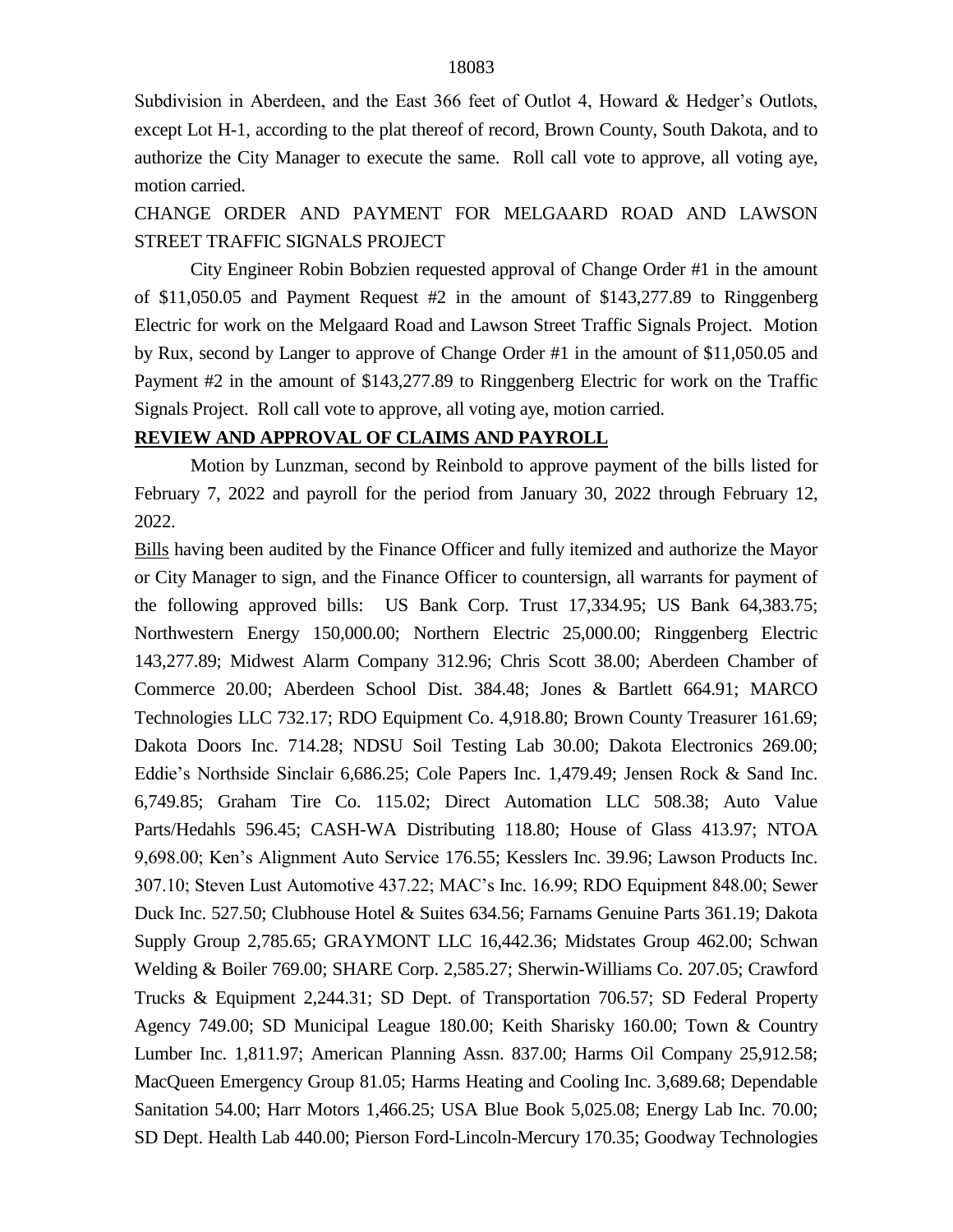Corp. 594.89; Jarman's Water Systems 1,462.50; Lien Transportation Co. 13,278.75; McMaster-Carr Supply Co. 284.93; James River Water 2.74; Fire Safety First 351.85; Kyburz-Carlson Construction 27,380.00; Menards Inc. 927.35; Emblem Enterprises Inc. 575.85; Aqua Pure Inc. 325.00; Dakota Fluid Power Inc. 436.15; Killoran Trucking & Brokerage 22,738.48; AT & T Cell 2,687.82; Kevin Bourdon 959.60; TNEMEC Company Inc. 345.96; ATCO International 268.54; Cartegraph 1,000.00; Matheson Tri-Gas Inc. 103.38; POMP's Tire Service 1,262.90; Van Diest Supply Co. 1,724.00; Building Sprinkler Inc. 550.00; Charles Anglin 35.20; Konica Minolta Premier Finance 126.85; Business Improvement District 1,024.02; JK Sales & Towing 3,491.25; North Central Rental/Leasing 14,239.75; MVTL Laboratories Inc. 465.25; Vollan Oil Co. 3,237.48; TAPCO 1,712.04; Aberdeen Chrysler Center 2,372.27; ARAMARK Uniform Service 594.83; Alex Air Apparatus Inc. 958.84; New Deal Deicing 11,278.43; GRAINGER 103.62; Geffdog Designs 928.98; Crescent Electric Supply 397.52; Midwest Pump & Tank 941.00; Lisa Fischer 38.00; Coast to Coast Solutions 961.43; LexisNexis Risk Solutions 150.00; Knight Towing 8,551.25; Diamond Dry Cleaning 23.00; Community Trans Assn America 650.00; Travis Schaunaman 172.60; Aberdeen Area Humane Society 5,400.00; G & R Controls Inc. 135.00; Operative IQ 575.00; Environmental Toxicity Control 1,400.00; Guardian Life Ins. Co. 1,192.85; United Parcel Service 83.26; John Baasch Auger Flighting 386.52; INPUT Ace 1,995.00; Jack McKiver 160.00; Northern Plains Psych. 60.00; Office Depot 198.35; Motion Picture LLC Corp. 356.62; Transource Truck & Equipment 386.23; Henry Schein Inc. 187.12; Blackstrap Inc. 38,154.35; Runnings Supply Inc. 554.31; Interstate Battery 417.85; William Brown 2,547.50; HR Green Inc. 3,164.65; Sunset Law Enforcement 1,554.72; Uniform Center 406.91; Alexander Malsom 60.00.

Payroll for the period from January 30, 2022 through February 12, 2022 and city share of social security, old age & survivor's insurance, retirement, health and life insurance: EFTPS 134,032.04; SD Retirement 83,245.65; Governing Body 3,351.93; City Manager 8,364.06; City Attorney 7,461.38; Finance 16,045.79; HR 8,005.61, Building 1,887.37; Computer 5,140.46; Planning/Zoning 16,499.37; Engineering 14,526.20; Police 137,605.59; Fire 122,920.04, Housing/Building 7,233.75; Street 32,043.74, Traffic 6,070.61; Solid Waste 21,868.03; Transportation/Ride Line 21,011.51; Library 30,548.74; Parks, Rec & Forestry 101,885.14, Airport 16,998.37; Pipe 27,376.77; Water Treatment 19,667.10; Meter 1,797.52; Water Reclamation 21,606.16; Pump 7,888.04.

Roll call vote to approve, all voting aye, motion carried.

## **CITY MANAGER'S REPORT**

City Manager Joe Gaa mentioned that the next Council Meeting is on Tuesday, February 22, 2022, and gave employee recognition to Dennis Kornder for 20-years of service at the Water Treatment Plant.

## **EXECUTIVE SESSION**